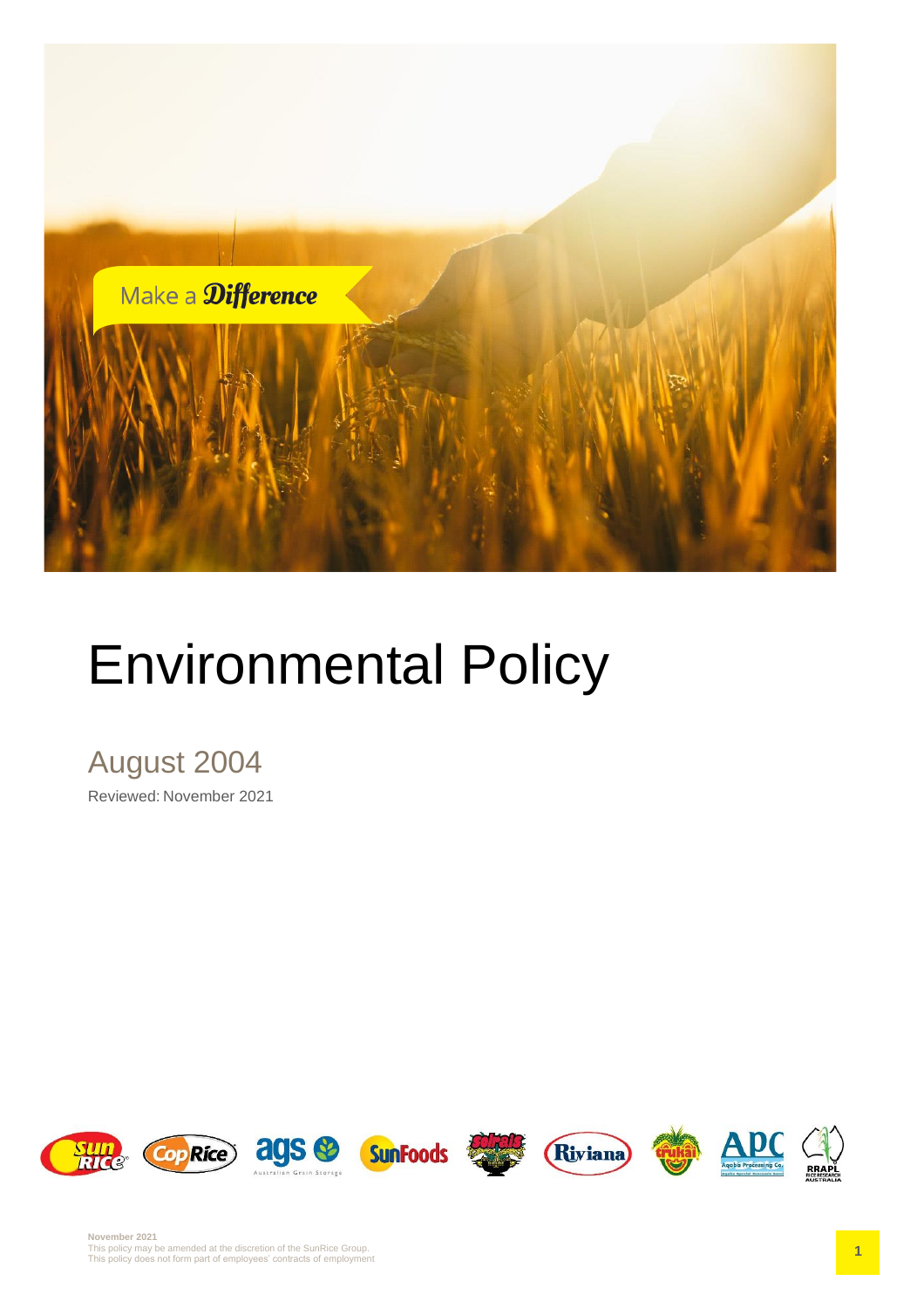

Through innovation, initiative and operating excellence, Ricegrowers Limited, together with its associated entities and complementary businesses (collectively, the "SunRice Group", "we", "our" or "us"), develops great tasting and nutritious foods that excite and satisfy consumers all over the world.

The SunRice Group and its subsidiaries operate food and animal feed manufacture, storage and distribution through extensive global supply chains and understand that our operations affect our natural environment. As one of the largest rice food companies in the world, we are committed to minimising the environmental impact of our products from farm to table.

The SunRice Group believe this policy reflects good business practice and will enhance the SunRice Group's economic, social and environmental sustainability.

This policy is endorsed by the SunRice Board, and our Senior Management have oversight of the implementation of the policy and the Environmental management program for the SunRice Group.

### PURPOSE

This document sets out the SunRice Group policy on Environment management practices, systems, requirements and approach. Environmental sustainability is a primary consideration in everything we do. We are committed to high standards of environmental and sustainability management, to make a difference by respecting our environment and leave it in better shape for future generations. This includes taking responsibility and having consideration for the environmental impact of our sites, facilities and our products and activities.

#### POL<sub>ICY</sub>

The SunRice Group will develop, implement and maintain an effective Environmental Management Program for the SunRice Group which supports this policy and ensures compliance with applicable laws, regulations and standards and all other jurisdictional requirements to which the organisation subscribes.

We commit to implementing a sustainable business model across all our activities to support our long term success and growth.

We commit to the efficient use of natural resources, including energy and water, the reduction in waste and impacts on biodiversity.

We strive to understand and manage our environmental impacts with the goal of delivering on the SunRice Group Sustainability priorities and ambitions including Climate Resilience, Waste Reduction and Sustainable packaging, minimising or eliminating those impacts through:

- Regularly reviewing of our environmental programs for continuous improvement;
- Setting annual objectives aimed at improving the overall environmental performance of the business;
- Actively working towards the prevention of pollution of air, water and land and environmental incidents;
- Identifying environmental hazards, assessing and effectively managing risks;
- Ensuring that appropriate arrangements are in place to plan for, environmental emergency situations;
- Exploring and implementing opportunities for energy conservation, carbon emissions reductions and risks and opportunities related to changes in climate;
- Reducing waste in our processes and minimising packaging waste in our supply chain;
- Working in co-operation with growers, industry, government, suppliers and customers to promote high standards of environmental care and innovate and contribute to continuous improvement initiatives;
- Ensuring environmental awareness and engagement through providing appropriate training;
- Engagement with our customers, workers and shareholders on environmental issues and transparently communicating and reporting on our environmental performance
- Providing appropriate resources for the implementation of this policy.

**November 2021** This policy may be amended at the discretion of the SunRice Group. This policy does not form part of employees' contracts of employment **2**